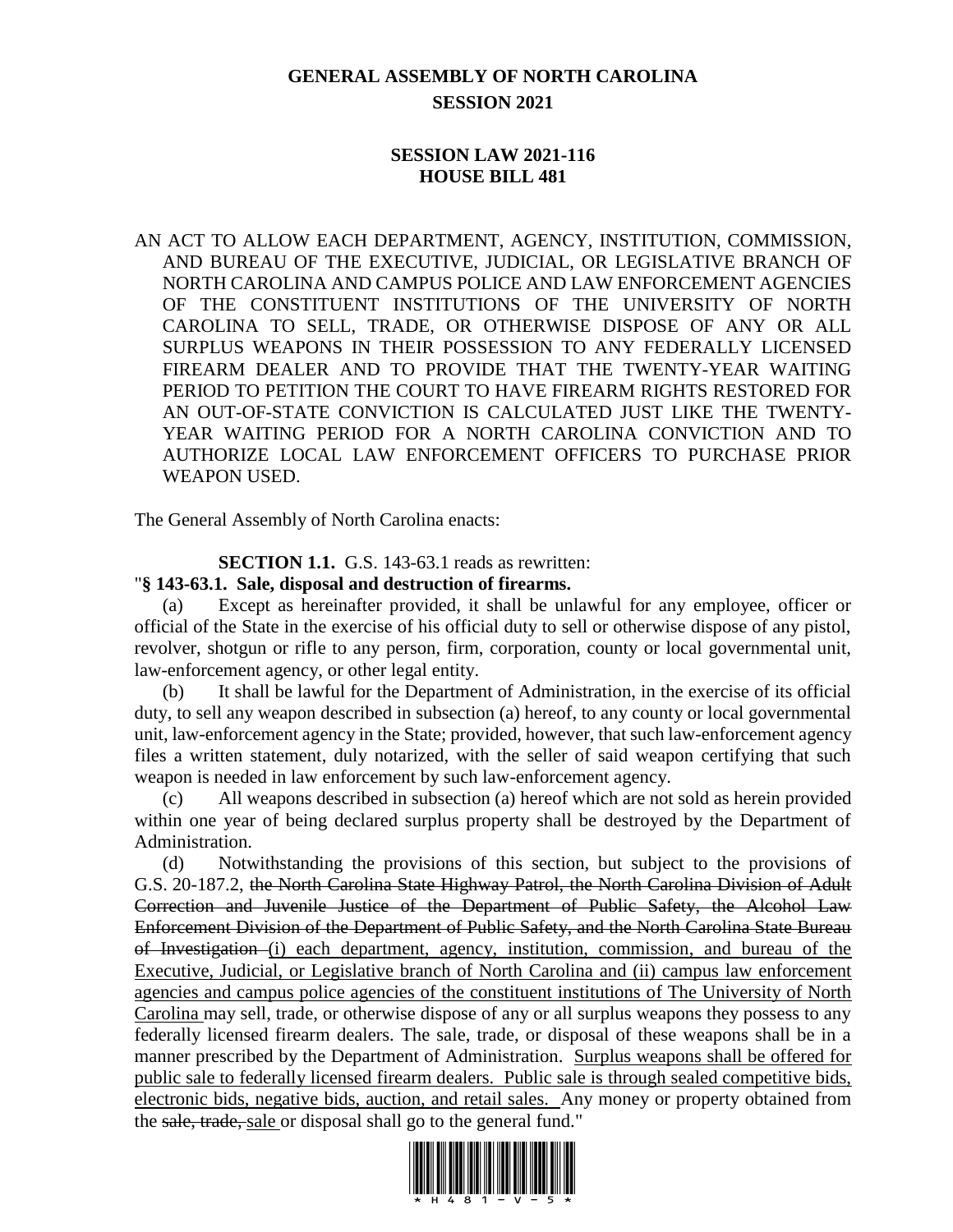# **SECTION 1.2.(a)** G.S. 14-415.4 reads as rewritten:

#### "**§ 14-415.4. Restoration of firearms rights.** …

(c) Petition for Restoration of Firearms Rights. – A person who was convicted of a nonviolent felony in North Carolina but whose civil rights have been restored pursuant to Chapter 13 of the General Statutes for a period of at least 20 years may petition the district court in the district where the person resides to restore the person's firearms rights pursuant to this section. A person who was convicted of a nonviolent felony in a jurisdiction other than North Carolina may petition the district court in the district where the person resides to restore the person's firearms rights pursuant to this section only if the (i) a period of at least 20 years has passed since the unconditional discharge or unconditional pardon of the person by the agency having jurisdiction where the conviction occurred, and (ii) the person's civil rights, including the right to possess a firearm, have been restored, pursuant to the law of the jurisdiction where the conviction occurred, for a period of at least 20 years. occurred. The court may restore a petitioner's firearms rights after a hearing in court if the court determines that the petitioner meets the criteria set out in this section and is not otherwise disqualified to have that right restored.

Criteria. – The court may grant a petition to restore a person's firearms rights under this section if the petitioner satisfies all of the following criteria and is not otherwise disqualified to have that right restored:

> … (3) The petitioner's rights of citizenship have been restored pursuant to Chapter 13 of the General Statutes or, if the conviction was in a jurisdiction other than North Carolina, have been restored, pursuant to the laws of the jurisdiction where the conviction occurred, for a period of at least 20 years and the petitioner satisfied the applicable 20-year requirement set forth in subsection (c) of this section, before the date of the filing of the petition. …."

**SECTION 1.2.(b)** This section becomes effective December 1, 2021, and applies to petitions filed on or after that date.

**SECTION 1.3.** G.S. 20-187.2 reads as rewritten:

"**§ 20-187.2. Badges and service side arms of deceased or retiring members of State, city city, and county law-enforcement law enforcement agencies; weapons of active members.**

(a) Surviving spouses, or in the event such members die unsurvived by a spouse, surviving children of members of North Carolina State, eity city, and county law-enforcement law enforcement agencies killed in the line of duty or who are members of such agencies at the time of their deaths, and retiring members of such agencies shall receive upon request and at no cost to them, the badge worn or carried by such deceased or retiring member. The governing body of a law-enforcement law enforcement agency may, in its discretion, also award to a retiring member or surviving relatives as provided herein, upon request, the service side arm of such deceased or retiring members, at a price determined by such governing body, upon determining that the person receiving the weapon is not ineligible to own, possess, or receive a firearm under the provisions of State or federal law, or if the weapon has been rendered incapable of being fired. Governing body shall mean for county and local alcohol beverage control officers, the county or local board of alcoholic control; for all other law-enforcement law enforcement officers with jurisdiction limited to a municipality or town, the city or town council; for all other law enforcement law enforcement officers with countywide jurisdiction, the board of county commissioners; for all State law-enforcement-law enforcement officers, the head of the department.

(b) Active members of North Carolina State law-enforcement State, city, and county law enforcement agencies, upon change of type of weapons, may purchase the weapon worn or